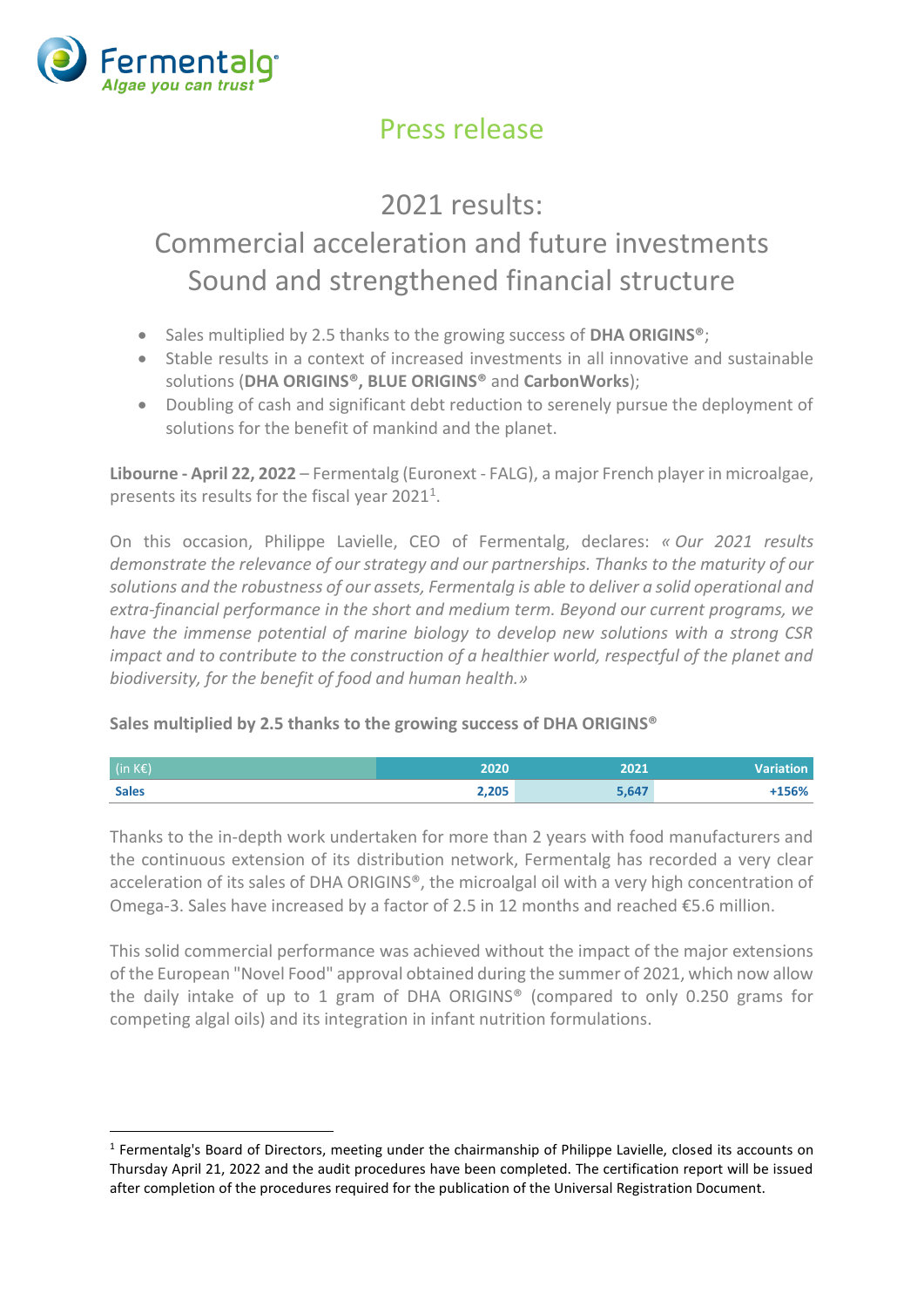

According to the sectorial studies of the Group of the Producers of Omega-3s (GOED), the market segments of the food complements and the formulations babies represent, respectively, 46% and 38% of the sales of Omega-3 of algal origin and constitute powerful reservoirs of growth in the medium term.

#### **Intensification of technological and industrial investments**

In order to support the growth of its commercial activity, both through the continued deployment of DHA ORIGINS® and other innovative solutions, Fermentalg has made significant investments during the year.

On the technological front, the company has launched a program to expand and modernize its microbiology department. Fermentalg is equipping itself with the most modern and responsible technologies in automation, high throughput screening and computer assisted microbiology in order to optimize its production processes and increase its capacity to develop new solutions, while reducing the ecological footprint of its R&D work.

On the industrial level, Fermentalg is committed to strengthening its capacities to face its growth, and to control its costs in a context of unprecedented increase in energy and raw material prices. The company has thus undertaken a major supply chain optimization project, the structural effects of which, in line with its financial and extra-financial ambitions, should be visible by 2022.

#### **Stability of results**

| (in € 000)                                                         | 2020     | 2021    |
|--------------------------------------------------------------------|----------|---------|
| <b>Revenues</b>                                                    | 2,205    | 5,647   |
| Operating income before share-based payments and non-current items | (9,038)  | (8,424) |
| Net income                                                         | (6, 878) | (6,850) |

The rise in raw material costs has led to a temporary increase in the cost of goods sold. At the same time, the company increased its operational expenses, mainly in marketing and sales, to accelerate the distribution of its products after the restrictions linked to the health crisis. These additional expenses were absorbed by the increase in revenues and the decrease in net R&D expenses related to the activation of BLUE ORIGINS® development costs since mid-2020 in the framework of the partnership with DDW / Givaudan.

Operating profit thus improved slightly year-on-year to -€8.4 million. Net income was -€6.9 million, stable compared to 2020. It includes a reversal of provisions (€2 million) on BLUE ORIGINS®, linked to the more favorable commercial prospects for this future product, and a capital gain on CarbonWorks (€0.9 million), in the context of the creation of the joint venture with Suez, partially offset by financial expenses (€0.6 million) and the share of income from CarbonWorks accounted for under the equity method (€0.3 million).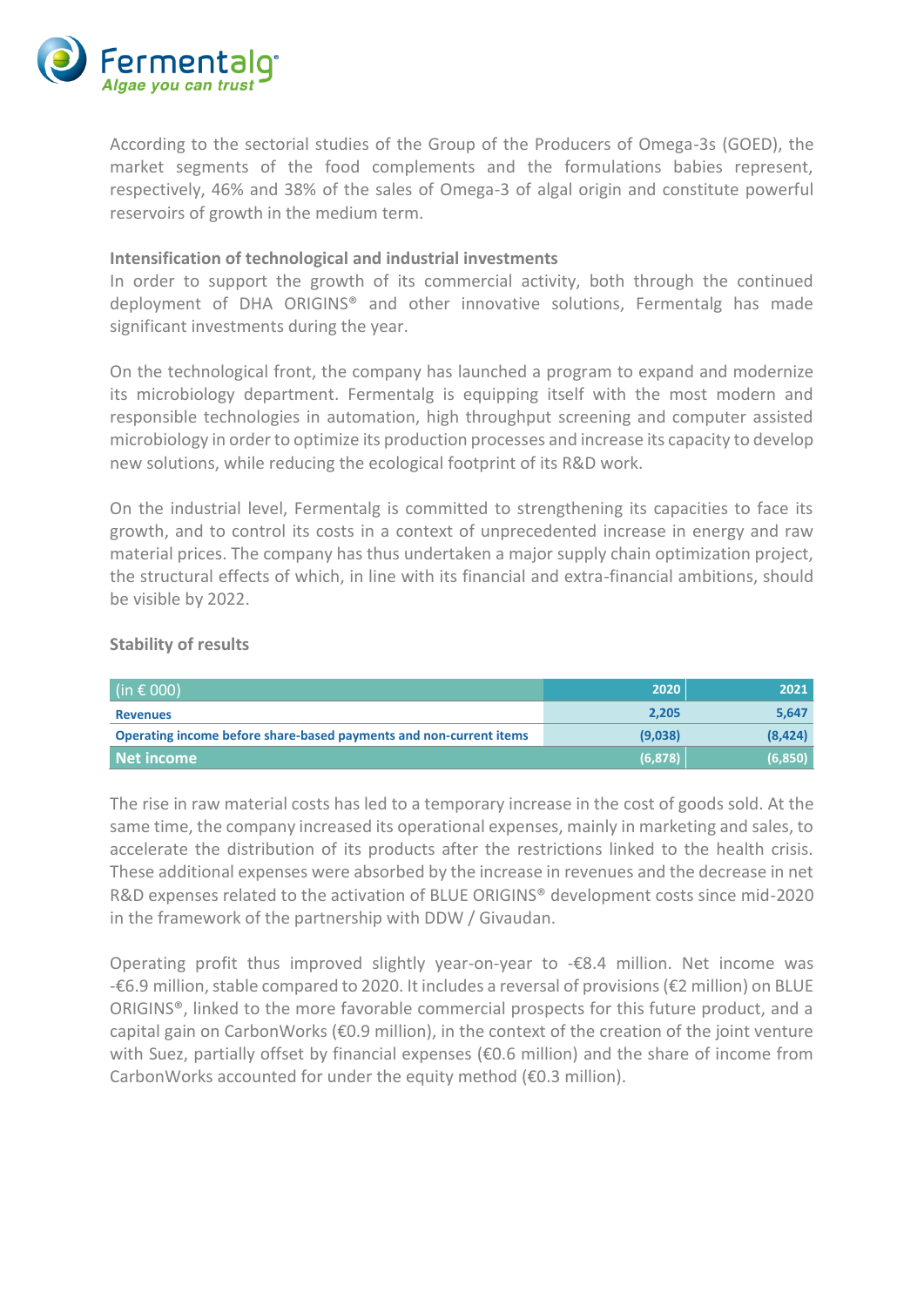

**Doubling of gross cash to €26.0m and significant debt reduction**

| (in K 000)                       | 12/31/2020 | 12/31/2021 |
|----------------------------------|------------|------------|
| <b>Shareholders' equity</b>      | 20.304     | 47.002     |
| <b>Cash and cash equivalents</b> | 11.840     | 26,010     |
| <b>Gross financial debt</b>      | 15,843     | 9,607      |

In order to cover its business and investment needs, which will increase by 19% in 2021 to €12.4 million in the context of the ramp-up described above, Fermentalg has significantly strengthened its financial resources through

- The support of its shareholders through the conversion of bonds and the exercise of warrants;
- The entry of new investors in the capital, Theodore H. Nixon (President of DDW, a subsidiary of Givaudan) and NextStage AM;
- Proceeds from its equity line of credit.

In total, Fermentalg raised €30.2 million during the year and reimbursed a €5 million bond debt. At the end of 2021, the company will have a gross cash position of €26.0 million, doubled in one year, and a gross financial debt reduced from €15.8 million to €9.6 million. This debt is mainly composed of repayable advances ( $\epsilon$  3.9 million) and commitments with the Givaudan Group ( $\epsilon$  3.0 million convertible bonds and  $\epsilon$  1.0 million supplier advances) in the framework of the co-development partnership of BLUE ORIGINS®.

Fermentalg thus has the necessary financial resources to successfully complete the commercial acceleration phase of DHA ORIGINS®, as well as the launch of BLUE ORIGINS®.

#### **Continued deployment of solutions for sustainable development**

In 2022, Fermentalg's ambition is to pursue the deployment of innovative and environmentally friendly solutions so that the greatest number of people can benefit from the advantages of microalgae. This will be achieved through clear and structuring objectives in each of the major areas of activity.

In the Omega-3s market, Fermentalg's ambition is to accelerate the commercial deployment of DHA ORIGINS® and hopes to maintain a growth dynamic comparable to that recorded in 2021. Beyond the current fiscal year, the company is working on the diversification of its production capacities, notably with the aim of optimizing its industrial carbon footprint.

In the field of colorants, the integration of DDW into the Givaudan group has created, at the end of 2021, the world's number two in natural food colorants and strengthens the potential of the partnership established in 2020 by Fermentalg. The industrialization of BLUE ORIGINS® is actively pursued between the two partners towards a new industrial milestone mid-year. New opportunities for industrial and commercial collaboration are opening up with Givaudan, in the framework of future production and distribution agreements, and the first precommercial samples of the new natural blue colorant, an alternative to synthetic colorants, are expected to be delivered this year.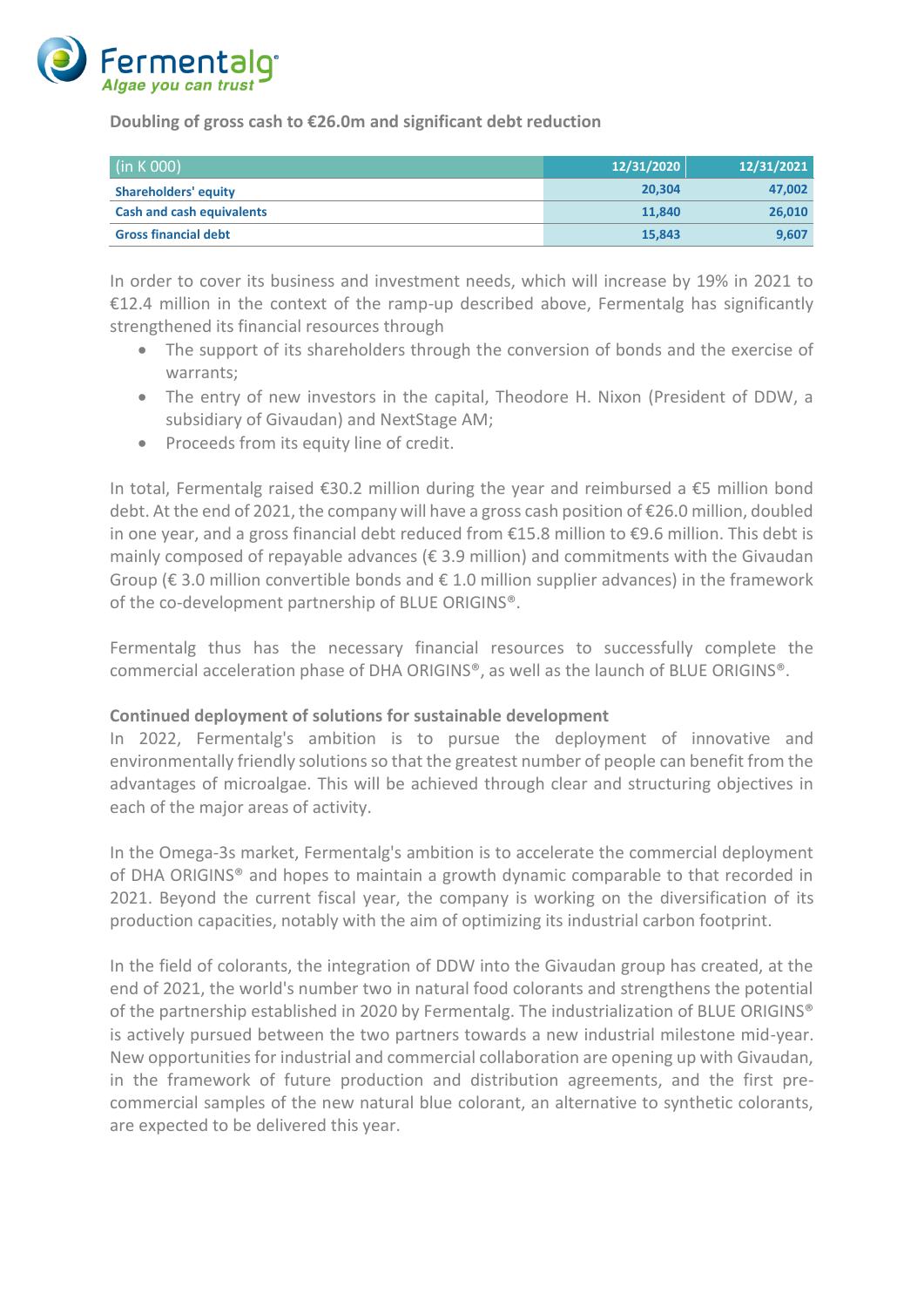

Finally, CarbonWorks is entering a new dimension this year. Less than a year after its creation in the summer of 2021, the joint venture between Fermentalg and Suez dedicated to the carbon capture and use (CCU) closed a €11 million Series A last February, bringing together BNP Paribas Principal Investments, Bpifrance, Demeter Investment Managers via its Agrinnovation fund and Aquiti Gestion via NACO in association with the Nouvelle-Aquitaine region, alongside the founders.

The young company thus has the means to demonstrate its technologies of bioconversion of CO<sup>2</sup> captured on a methanization site into natural fungicide, and to prepare the next phase of semi-industrial scale-up as of next year.

#### *Next publication: financial information for the first quarter of 2022, May 10, 2022 (after market closing)*

#### **About Fermentalg**

Fermentalg is an expert in the research and bioindustrial exploitation of microalgae. Its objective is to offer sustainable solutions and innovative products that contribute to the development of healthy, natural and high-performance products. Our business: the development, production and marketing of sustainable solutions and active ingredients from microalgae for nutrition, health and the environment. Nutritional lipids, alternative proteins, natural food colorings and innovative environmental solutions make up our company's current and future offer.

Fermentalg shares are listed on Euronext Paris (FR0011271600 - FALG) and are eligible for the PEA-PME and the "SRD long-only". It is part of the Gaïa index, designed for Socially Responsible Investment (SRI), which groups together the SMEs with the best ratings in terms of environmental, social and governance (ESG) performance.

#### For more information: [www.fermentalg.com](http://www.fermentalg.com/)





**Journalists contact : Investor contact:** ACTUS finance & communication Anne-Catherine BONJOUR Tél. : +33 (0)1 53 67 36 93 acbonjour@actus.fr

ACTUS finance & communication Jérôme FABREGUETTES-LEIB Tél. : +33 (0)1 53 67 36 78 [fermentalg@actus.fr](mailto:fermentalg@actus.fr)

ELIGIBLE

PE∆

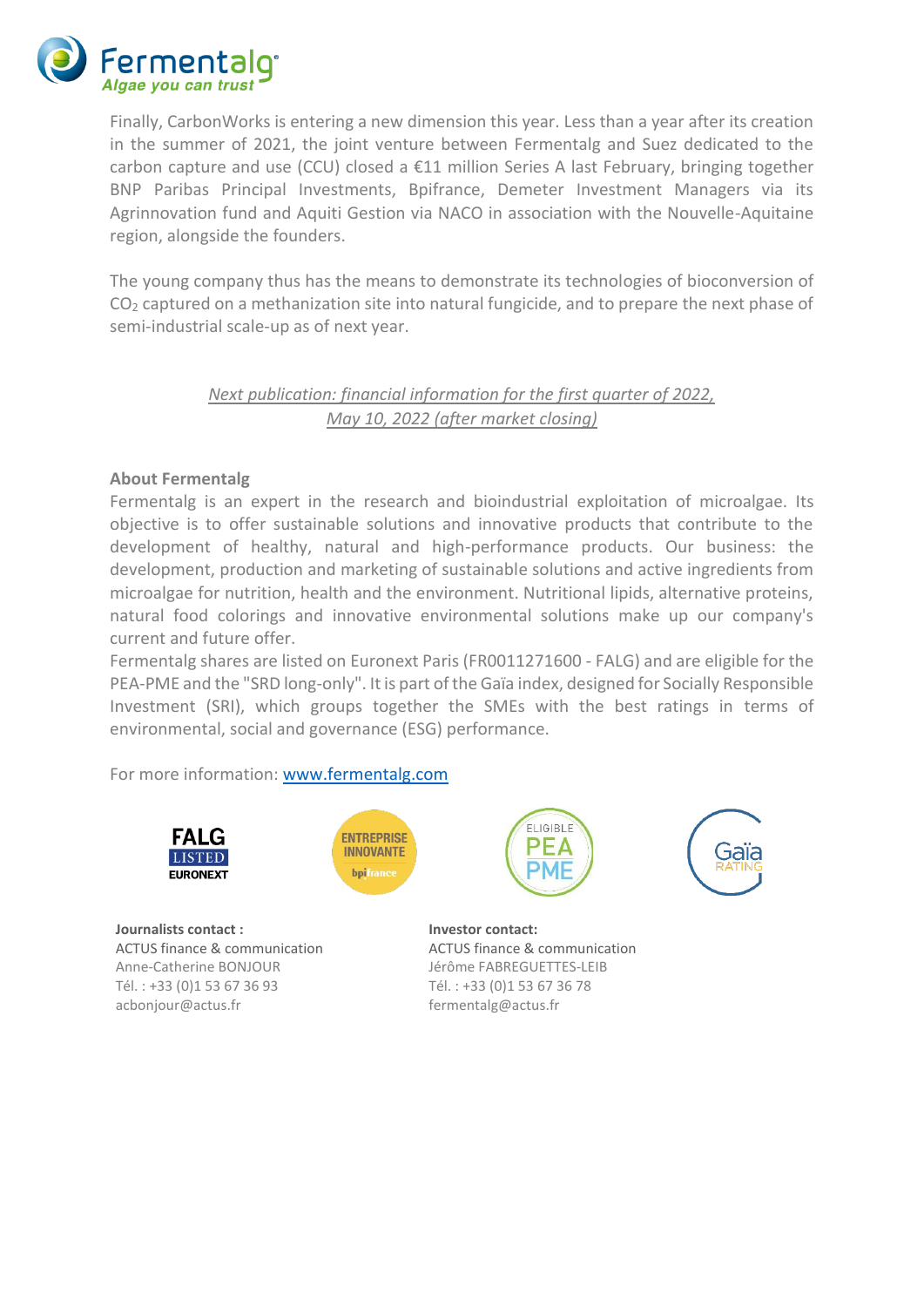

# Appendices

### **Statement of comprehensive income**

| STATEMENT OF COMPREHENSIVE INCOME<br>(in thousands of euros)       | 12/31/2021 | 12/31/2020  |
|--------------------------------------------------------------------|------------|-------------|
| <b>Revenues</b>                                                    | 5,647      | 2,205       |
| Other income from operations                                       | 1,149      | 1,456       |
| Cost of goods sold                                                 | (3,664)    | (1, 114)    |
| Research and development expenses                                  | (4,649)    | (5, 785)    |
| Other operating expenses                                           | (6,906)    | (5, 799)    |
| Other operating income and expenses                                | $\Omega$   | $\mathbf 0$ |
| Operating income before share-based payments and non-current items | (8,424)    | (9,038)     |
| Employee benefits expense related to share-based payments          | (56)       | 139         |
| Other non-recurring operating income and expenses                  | 2,624      | 2,719       |
| Operating income after share-based payments and non-current items  | (5,856)    | (6, 180)    |
| Income from cash and cash equivalents                              | 51         | 56          |
| Gross cost of financial debt                                       | (691)      | (728)       |
| <b>Net cost of financial debt</b>                                  | (640)      | (672)       |
| Other financial income and expenses                                | (33)       | (26)        |
| Net tax expense                                                    | $\Omega$   | $\Omega$    |
| Share of net income of associates                                  | (321)      |             |
| <b>Net income</b>                                                  | (6,850)    | (6, 878)    |
| Minority interests                                                 | $\Omega$   | $\cap$      |
| <b>NET INCOME</b>                                                  | (6, 850)   | (6, 878)    |
| Other comprehensive income (actuarial gains and losses on pension  | 241        | (39)        |
| obligations, not recyclable in the income statement)               |            |             |
| <b>TOTAL NET INCOME</b>                                            | (6,609)    | (6, 917)    |
| Minority interests                                                 | $\Omega$   | $\cap$      |
| <b>OVERALL NET INCOME GROUP SHARE</b>                              | (6,609)    | (6, 917)    |
| Net earnings per share (in $\epsilon$ )                            | (0, 19)    | (0, 32)     |
| Diluted earnings per share (in $\epsilon$ )                        | (0, 19)    | (0, 32)     |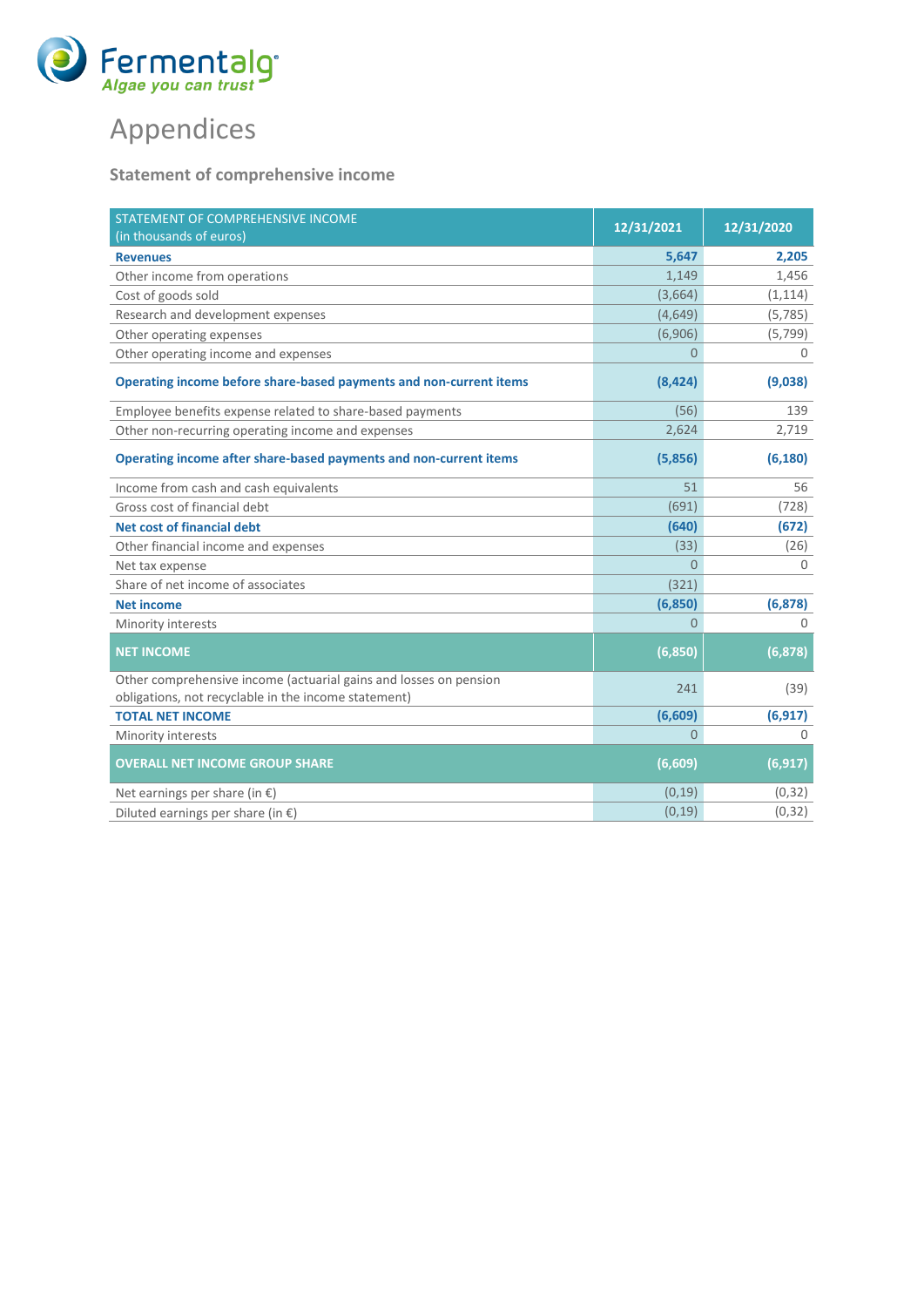

#### **Balance sheet**

| <b>BALANCE SHEET</b><br>(in thousands of euros)                  | 12/31/2021     | 12/31/2020 |
|------------------------------------------------------------------|----------------|------------|
| <b>ASSETS</b>                                                    |                |            |
| Intangible assets                                                | 12,636         | 9,932      |
| Tangible assets                                                  | 12,814         | 13,175     |
| Investments in associates                                        | 1,542          | 0          |
| Financial and other non-current assets                           | 173            | 125        |
| Deferred tax assets                                              | $\overline{0}$ | $\Omega$   |
| <b>TOTAL NON-CURRENT ASSETS</b>                                  | 27,165         | 23,233     |
| Inventories                                                      | 2,907          | 2,020      |
| Trade receivables and other assets related to customer contracts | 1,541          | 1,243      |
| Other receivables                                                | 3,254          | 3,550      |
| Cash and cash equivalents                                        | 26,010         | 11,840     |
| <b>TOTAL CURRENT ASSETS</b>                                      | 33,712         | 18,653     |
| <b>TOTAL ASSETS</b>                                              | 60,876         | 41,886     |
| <b>LIABILITIES</b>                                               |                |            |
| Share capital                                                    | 1,599          | 1,011      |
| Share premium                                                    | 44,819         | 18,295     |
| Reserves and retained earnings                                   | 7,193          | 7,915      |
| Total net income                                                 | (6,609)        | (6, 917)   |
| Equity attributable to equity holders of the parent              | 47,002         | 20,304     |
| <b>Minority interests</b>                                        | $\bf{0}$       | 0          |
| <b>TOTAL SHAREHOLDERS' EQUITY</b>                                | 47,002         | 20,304     |
| Non-current financial liabilities                                | 9,002          | 10,746     |
| Retirement commitments                                           | 368            | 510        |
| Other non-current liabilities                                    | 218            | 0          |
| <b>TOTAL NON-CURRENT LIABILITIES</b>                             | 9,589          | 11,255     |
| Current financial debts                                          | 605            | 5,097      |
| Provisions for current risks                                     | 230            | 230        |
| Trade payables                                                   | 1,428          | 1,481      |
| Income tax liabilities                                           | $\overline{0}$ | 0          |
| Other current liabilities                                        | 2,023          | 3,519      |
| <b>TOTAL CURRENT LIABILITIES</b>                                 | 4,286          | 10,327     |
| <b>TOTAL LIABILITIES</b>                                         | 60,876         | 41,886     |